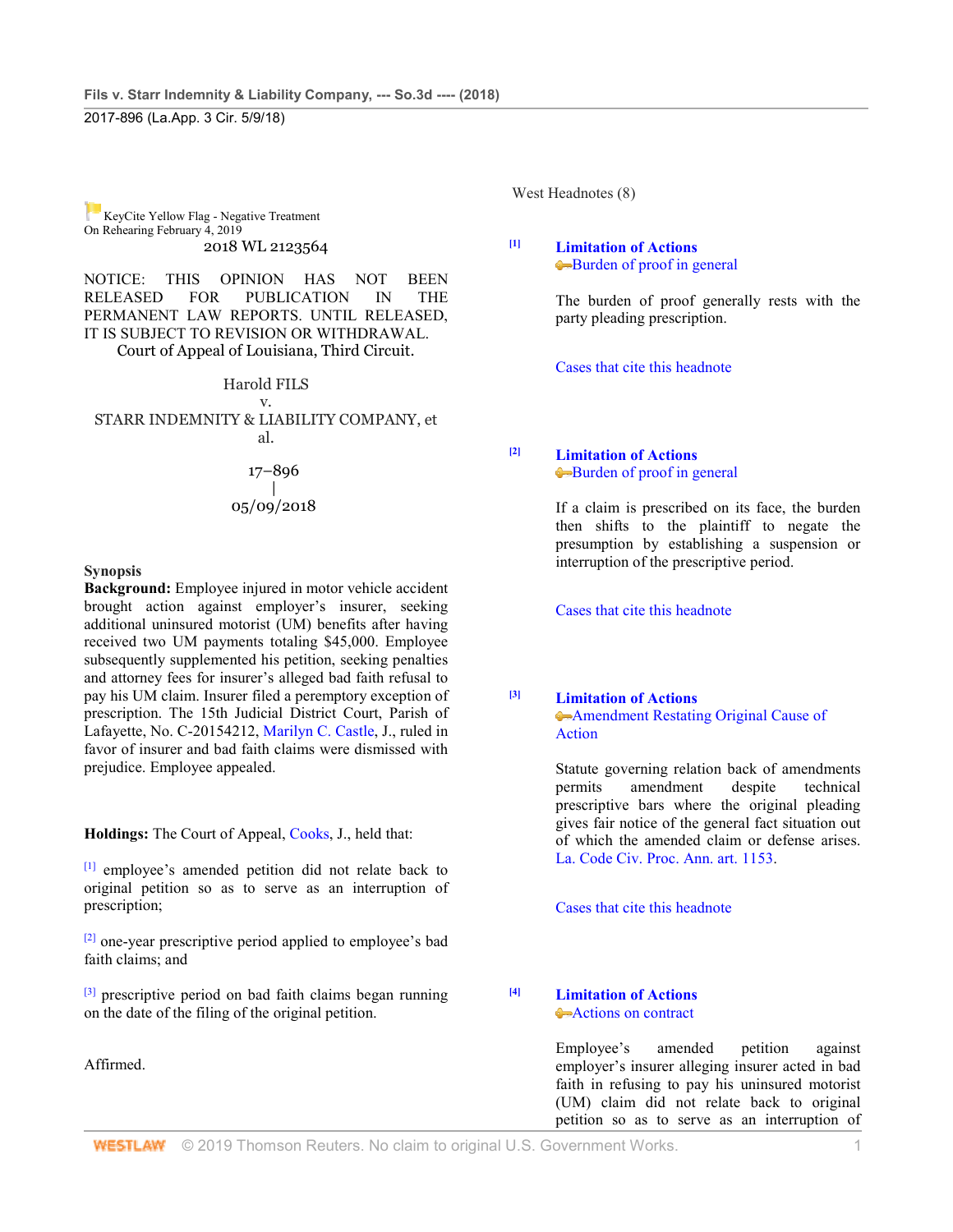prescription; employee did not allege in his original petition any facts which would constitute acts of bad faith on insurer's part, and amended pleading added new factual allegations of bad faith that were not previously called to company's attention. La. Code Civ. Proc. Ann. art. 1153.

Cases that cite this headnote

#### **[5] Insurance** Time to sue and limitations

 One-year prescriptive period applied to employee's bad faith claims against employer's insurer in action arising from motor vehicle accident in which employee alleged insurer acted in bad faith in refusing to pay his uninsured motorist (UM) claim; duties owed by insurer were established by statute and were not rights derived by contract. La. Rev. Stat. Ann. §§ 22:1892, 22:1973.

1 Cases that cite this headnote

#### **[6] Insurance Bad faith in general**

 A contract is not necessary to bring a bad faith claim against an insurer under Louisiana's penalty statutes. La. Rev. Stat. Ann. §§ 22:1892, 22:1973.

1 Cases that cite this headnote

# **[7] Limitation of Actions**

Contracts;  warranties

 Prescriptive period on employee's bad faith claims against employer's insurer in action arising from motor vehicle accident in which employee alleged insurer acted in bad faith in refusing to pay his uninsured motorist (UM) claim began running on date of filing of original

petition; insurer's denial of any further liability to employee and its discontinuation of payments was known to employee at time he filed original petition.

Cases that cite this headnote

# **[8] Limitation of Actions** Nature of harm or damage, in general

 Prescription begins when a plaintiff obtains actual or constructive knowledge of facts indicating to a reasonable person that he or she is a victim of a tort.

1 Cases that cite this headnote

APPEAL FROM THE FIFTEENTH JUDICIAL DISTRICT COURT, PARISH OF LAFAYETTE, NO. C–20154212, HONORABLE MARILYN C. CASTLE, DISTRICT JUDGE

#### **Attorneys and Law Firms**

Bart Bernard, 1031 Camellia Boulevard, Lafayette, LA 71360, (337) 989–2278, COUNSEL FOR PLAINTIFF/APPELLANT: Harold Fils

D. Scott Rainwater, Rachel Kovach, Taylor, Wellons, Politz & Duhe, APLC, 8550 United Plaza Boulevard, Suite 101, Baton Rouge, LA 70809, (225) 387–9888, COUNSEL FOR DEFENDANT/APPELLEE: Starr Indemnity & Liability Insurance Company

Court composed of Sylvia R. Cooks, Billy Howard Ezell, and D. Kent Savoie, Judges.

COOKS, Judge.

#### **FACTS AND PROCEDURAL HISTORY**

**\*1 \*\*2** On August 28, 2013, Plaintiff, Harold Fils, was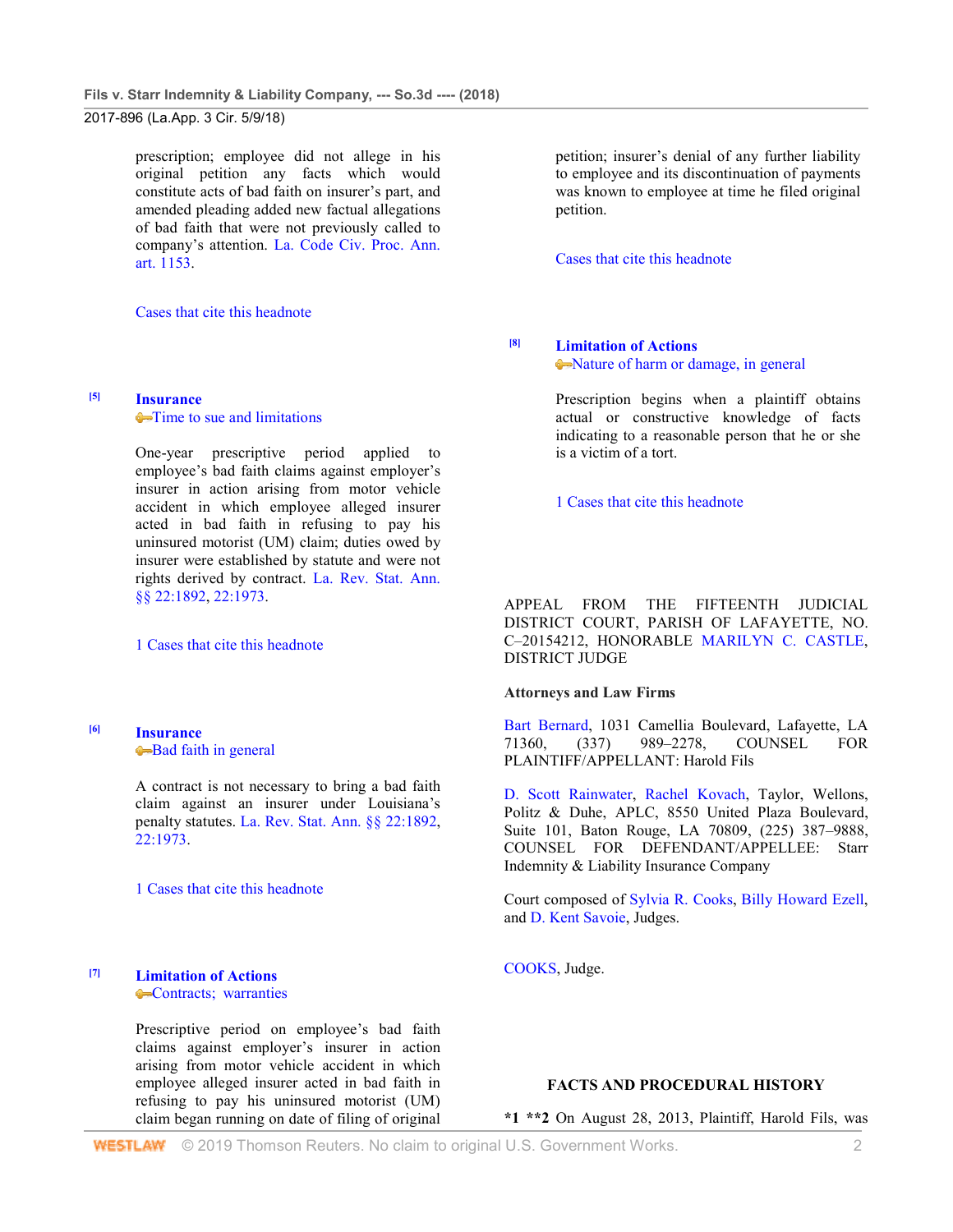operating a vehicle owned by his employer, Bilfinger Salamis, Inc., when he was struck by a vehicle driven by an uninsured motorist (UM). Bilfinger's UM insurer was Starr Indemnity & Liability Insurance Company. Plaintiff submitted a claim to Starr for compensation of his personal injuries and other damages.

Starr evaluated the claim, and in 2014 tendered two separate UM payments to Plaintiff totaling \$45,000.00. Following these two payments, citing what it believed to be legitimate defenses regarding Plaintiff's pre-existing injuries and medical history, Starr refused to make any additional payments.

Plaintiff, claiming injuries and personal damages as a result of the accident, filed suit on August 27, 2015, against Starr seeking additional UM benefits. Plaintiff alleged his medical expenses alone exceeded the \$45,000.00 amount tendered to him by Starr. Believing that Starr was acting in bad faith, Plaintiff supplemented his petition on January 26, 2017. He sought penalties and attorney fees under La.R.S. 22:1973 and La.R.S. 22:1892 for Starr's alleged bad faith refusal to pay his UM claim. Plaintiff's original petition had not included any allegations of bad faith on the part of Starr.

In response to Plaintiff's supplemental and amended petition, Starr filed a peremptory exception of prescription. Starr maintained the bad faith claim was barred by the prescriptive period of one year from the time suit was filed seeking damages under the UM policy provisions.

A hearing on the exception of prescription was heard on March 27, 2017. After considering the parties pre-trial briefs and listening to oral argument, the trial court requested further briefing. On April 20, 2017, the trial court ruled in favor of Starr and maintained its exception of prescription as to the bad faith claims **\*\*3** asserted in Plaintiff's First Supplemental and Amending Petition. The bad faith claims were dismissed with prejudice and the court designated that ruling as a final, appealable judgment.

Plaintiff appealed the trial court's judgment maintaining Starr's exception of prescription, asserting the following assignments of error:

1. The trial court erred in finding that a claim for bad faith damages arising out of the same transaction or occurrence as asserted in the original petition, and against the same defendant, did not relate back to the date of the original petition.

2. The trial court erred in finding that a claim for bad

faith damages under an uninsured motorist policy is subject to a one-year statute of limitations.

3. The trial court erred in finding that prescription began to run upon the filing of the original petition.

#### **ANALYSIS**

#### *I. Does the Amending Petition Relate Back?*

**[1] [2]**In his first assignment of error, Plaintiff contends the bad faith claims in his amended petition "relate back" to the filing of his original petition. Generally, the burden of proof rests with the party pleading prescription. *Allain v. Tripple B Holding, LLC*, 13-673 (La.App. 3 Cir. 12/11/13), 128 So.3d 1278. However, if the claim is prescribed on its face, the burden then shifts to the plaintiff to negate the presumption by establishing a suspension or interruption of the prescriptive period. *Id.* Louisiana Code of Civil Procedure Article 1153, which provides for an amending petition to relate back to an original petition in certain circumstances, can serve as an interruption of prescription.

**\*2 [3]**Article 1153 provides "[w]hen the action or defense asserted in the amended petition or answer arises out of the conduct, transaction, or occurrence set forth or attempted to be set forth in the original pleading, the amendment relates back to the date of filing the original pleading." "It is well established that **\*\*4** Louisiana Code of Civil Procedure Article 1153 permits amendment despite technical prescriptive bars where the original pleading gives fair notice of the general fact situation out of which the amended claim or defense arises." *Baker v. Payne and Keller of Louisiana, Inc.*, 390 So.2d 1272, 1275 (La.1980).

"In interpreting Article 1153, Louisiana courts have taken a case by case approach focusing on fair notice." *Oliver v. Orleans Parish School Bd.*, 12-1520, p. 28 (La.App. 4 Cir. 1/15/14), 133 So.3d 38, 58, *reversed on other grounds*, 14-329, 14-330 (La. 10/31/14), 156 So.3d 596 (citing *Gunter v. Plauche*, 439 So.2d 437 (La.1983) ). The jurisprudence has consistently found that when an amended petition simply adds a new claim based on the *same factual situation as the claim set forth in the original petition*, and both claims are made against the same defendant, the filing of the amendment relates back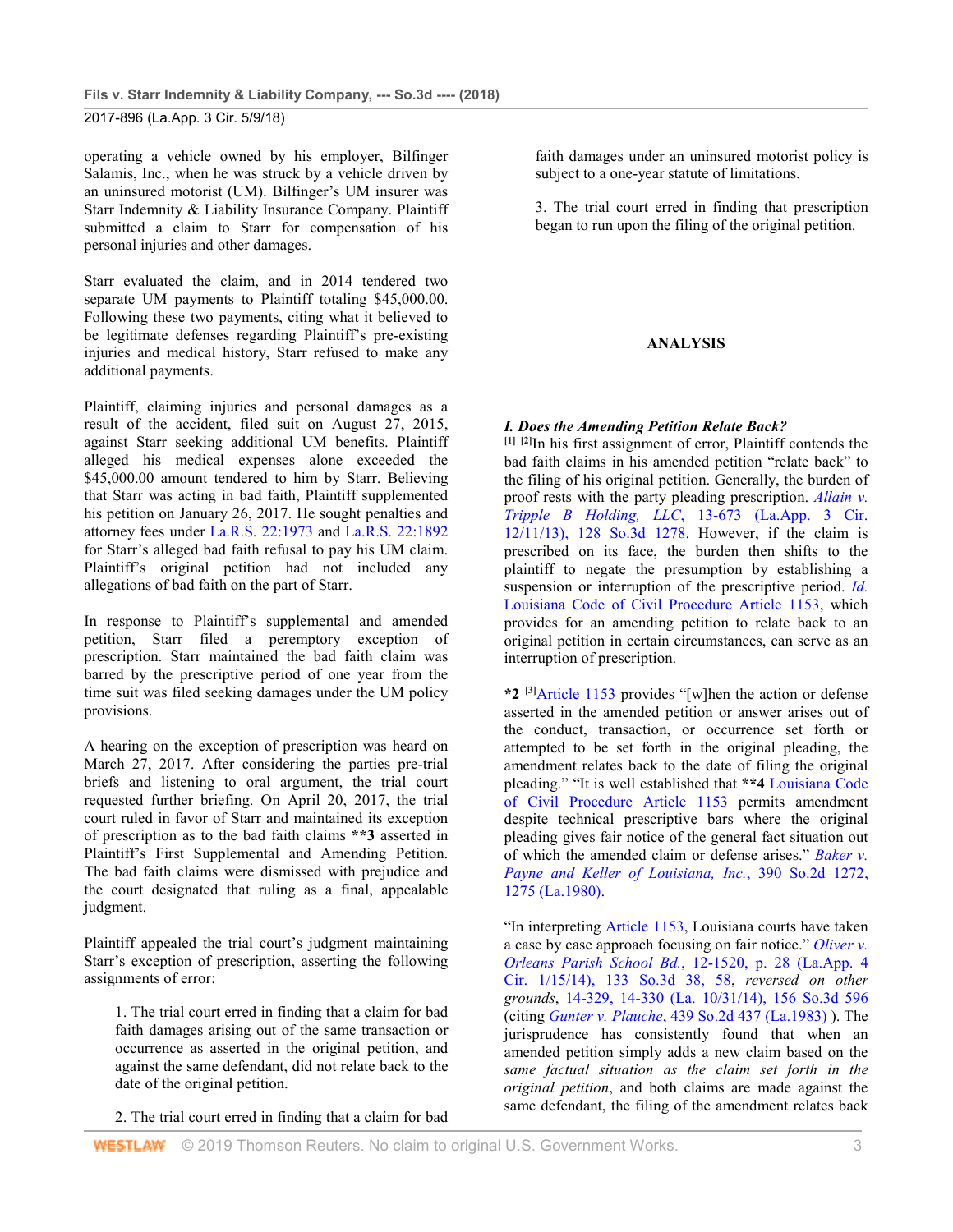to the date of the filing of the original petition. See *Giron v. Hous. Auth. of Opelousas*, 393 So.2d 1267 (La.1981); *Gunter*, 439 So.2d 437; *Merrit v. Admin. of Tulane Educ. Fund*, 94-816 (La.App. 4 Cir. 7/8/94), 639 So.2d 881. The appellate court in *Miller v. New Orleans Home and Rehabilitation Center*, 449 So.2d 133 (La.App. 4 Cir. 1984) also allowed an amended petition setting forth a different legal theory of recovery against an existing defendant to relate back, because that amended pleading did not add any new factual allegations that had not already been called to the defendant's attention.

**[4]**In the instant case, Plaintiff did not allege any facts in his original petition alleging acts of bad faith on Starr's part. Unlike the *Miller* case, the amended pleading added new factual allegations of bad faith that were not previously called to Starr's attention. As Starr argued to the trial court, the amending petition elaborated on the factual setting set forth in the original petition. In situations such as that, the jurisprudence has not allowed the amending petition to relate back to the original petition and interrupt the running of prescription.

**\*\*5** In *Gunter*, 439 So.2d 437, the issue was whether an amended petition that asserted, for the first time, the issue of the dangers of a lack of informed consent, related back to the original petition alleging surgical malpractice. The Louisiana Supreme Court discussed what Article 1153 requires, explaining as follows:

> Article 1153 requires only that the amending petition's thrust factually relate to the conduct, transaction or occurrence originally alleged. While the original petition did not mention lack of informed consent, the factual events during June 1976 of the consultations and defendant's advising plaintiff that surgery was necessary were explicitly set forth. The essence of interruption of prescription by suit is notice. Here, defendant had actual notice that judicial relief was being sought arising from that general factual situation of defendant's June 1977 conduct, and he thus was put on notice that his evidence concerning it should be collected and preserved. Both causes of action arose out of the conduct, transaction, or occurrence set forth in the original petition.

Plaintiff will not be held to a burden of separating out in his initial pleading the defendant's actions during that month's medical service merely because two theories of recovery are possible out of that factual setting. **The amending petition did not elaborate at all on the factual setting**, and no challenge to its sufficiency was made; the factual allegations made originally met the notice requirement to defendant under art. 1153. The transaction or occurrence giving rise to the demand or object of the suit remained unchanged by the amendment, and, even if the state of facts which constitute the defendant's wrong differ [sic] enough so that two causes of action exist, the facts of the transaction which created both duties is [sic] similar enough to support a relation back of the amending petition under art. 1153.

**\*3** *Id.* at 440–41 (citations omitted) (emphasis added). In *Gunter*, the supreme court allowed the amending petition to relate back because it found "it did not elaborate at all on the factual setting," and thus the factual allegations made originally met the notice requirement to defendant under Article 1153. *Id.* at 441. That is not the situation in the instant case.

In a similar situation, the appellate court in *Roba, Inc. v. Courtney*, 09-508 (La.App. 1 Cir. 8/10/10), 47 So.3d 500, held that the plaintiff's claim for bad faith damages and attorney fees, first set forth in an amended petition, did not relate **\*\*6** back to the filing of the original petition. The court in *Roba* noted "the absence of any allegation in the [original] petition that the [defendants] intentionally and maliciously failed to perform their obligation." *Id.* at 508. The *Roba* court determined, in the absence of allegations in the original petition asserting acts of bad faith on the part of the defendants, it was "unable to find that the allegations of the [original] petition were sufficient to notify" the defendants of the plaintiff's possible claim for bad faith damages. *Id.* at 508. Thus, the *Roba* court reasoned the amended petition could not relate back to the original pleading.

We cannot say the trial court erred in finding the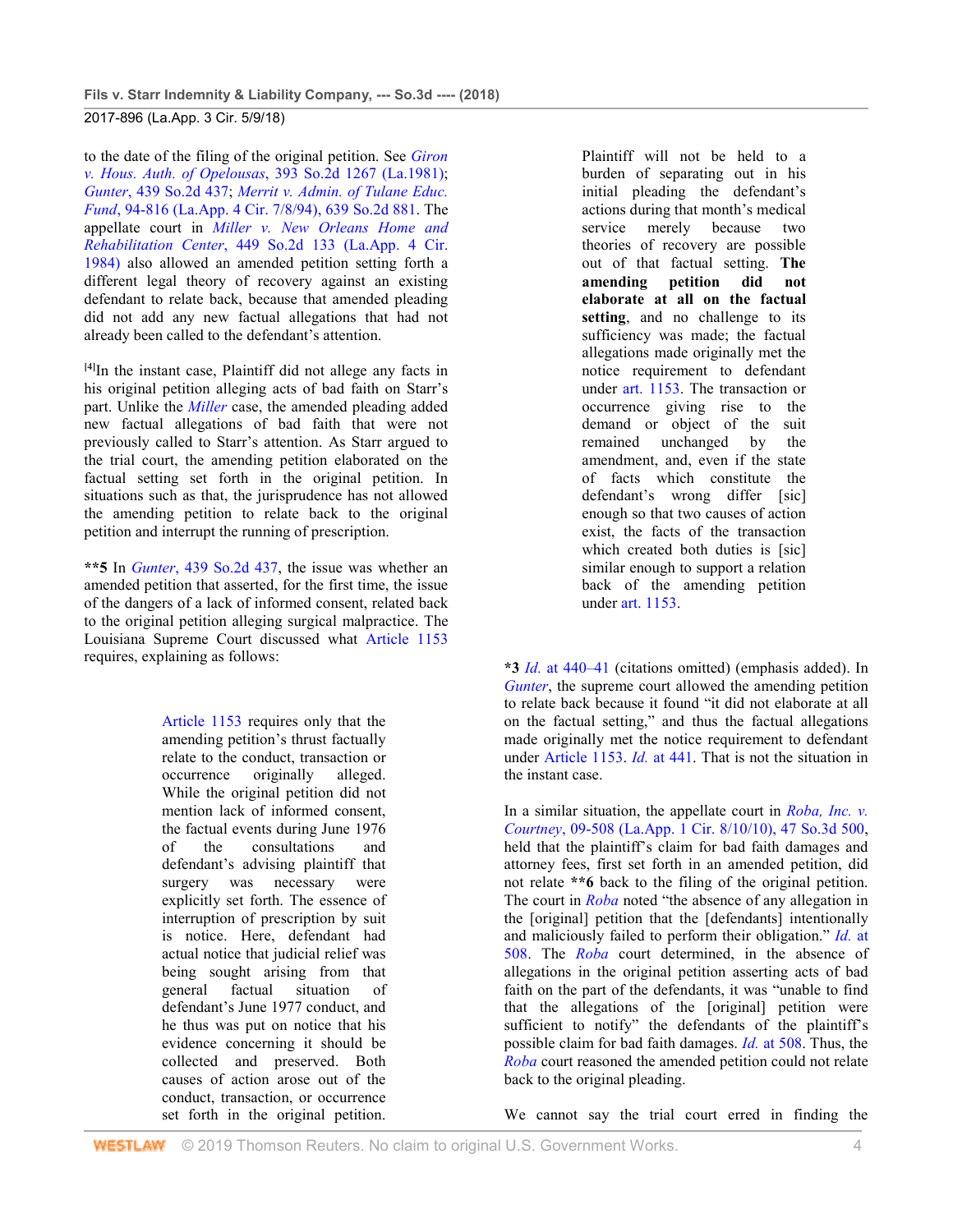amending petition elaborated on the factual setting, because Plaintiff did not allege in his original petition any facts which would constitute acts of bad faith on Starr's part. Thus, under Louisiana law the amending petition cannot relate back to the original petition.

As Starr notes, many of the cases cited by Plaintiff involved adding new parties in the amending petition, which is not applicable to this matter, as the parties were the same in both the original and amending petition. Other cases cited by Plaintiff do not address the legal issue of prescription of a bad faith claim. In *Guillory v. Lee*, 09-75 (La. 6/26/09), 16 So.3d 1104, and *Krygier v. Vidrine*, 10–121 (La.App. 1 Cir. 9/10/10), 2010 WL 3834625 (unpublished opinion), an exception of prescription was never filed or considered.

For the reasons set forth above, we find the trial court did not err in finding the amending petition did not relate back to the original petition so as to serve as an interruption of prescription.

## *II. Applicable Prescriptive Period.*

**[5]**In his second assignment of error, Plaintiff asserts the trial court erred in finding his bad faith claims for penalties and attorney fees were subject to a one-year prescriptive period.

**\*\*7 [6]**There are two statutes available to an insured to file suit against an insurer for bad faith damages; La.R.S.  $22:1892$  (penalties) and La.R.S.  $22:1973$  (attorney fees). Contrary to Plaintiff's arguments, these duties owed by the insurer are established by statute and are not rights derived by contract. As Starr notes, a third-party claimant can assert a bad faith claim against an insurer, even though no contract exists between the claimant and the insurer. Thus, a contract is not necessary to bring a bad faith claim against an insurer under Louisiana's penalty statutes. Accordingly, we find no merit in Plaintiff's argument that a ten-year prescriptive period is applicable here.

In *Zidan v. USAA Property and Casualty Insurance Co.*, 622 So.2d 265 (La.App. 1 Cir.), *writ denied*, 629 So.2d 1138 (La.1993), the appellate court applied the one-year liberative prescription period found in La.Civ.Code art. 3492 to an insured's action brought pursuant to La.R.S. 22:1220 (now La.R.S. 22:1973). More recently, the court in *Labarre v. Texas Brine Company, LLC*, 16–265 (La.App. 1 Cir. 12/2/16), 2016 WL 7031633 (an unpublished writ decision), granted writs and reversed the

lower court's finding that "a ten-year prescriptive period was available" on the "claims of the breach of the insurer's duty of good faith and fair dealing." The court specifically held bad faith claims were subject to a one-year prescriptive period. In that case, the plaintiff filed a claim against its insurer via a third-party demand, then added bad faith claims through an amending third-party demand. The Louisiana Supreme Court subsequently denied writs on the case. *Labarre v. Texas Brine Company, LLC*, 17-1761 (La. 12/5/17), 231 So.3d 631.

**\*4** In support of his position that a one-year prescriptive period does not apply in this case, Plaintiff cited the United States Western District Court case of *Aspen Specialty Ins. Co. v. Technical Indus., Inc.*, 2015 WL 339598 (W.D. La. 1/22/15), wherein the court held that a ten-year prescriptive period applied to bad faith claims. The opinion in *Aspen* is contrary to several federal cases, which found **\*\*8** claims under La.R.S. 22:1973 are delictual in nature and subject to a liberative prescription of one year. See *Ross v. Hanover Ins. Co.*, 09–3501, 2009 WL 2762713 (E.D. La. 2009); *Brown v. Protective Life Ins. Co.*, 353 F.Supp.2d 739 (E.D. La. 2004). As Starr notes, neither the Louisiana Supreme Court nor this court have adopted the ruling in *Aspen*. Further, the Louisiana Supreme Court denied writs on the *Labarre* case, which applied a one-year prescriptive period to bad faith claims. Therefore, we find the trial court did not err in finding a one-year prescriptive period applied to Plaintiff's bad faith claims against Starr.

# *III. When did the Prescriptive Period Begin to Run?*

**[7]**In his final assignment of error, Plaintiff contends prescription did not begin to run upon the filing of the original petition. Plaintiff now argues Starr was not in bad faith in 2014 or when suit was originally filed in August of 2015; but the acts of bad faith did not occur until 2016. However, the record does not support this argument.

The facts reveal Plaintiff was aware of the UM payments, in the amount of \$45,000.00, made to him in 2014, despite the fact that Plaintiff maintained his injuries suffered from the accident (which Starr has always denied) required sugery and medical expenses well in excess of \$45,000.00. Plaintiff has acknowledged he was forced to bring his suit in August of 2015, because his "medical expenses alone exceeded the tenders made by Starr."

**[8]**Prescription begins when a plaintiff obtains actual or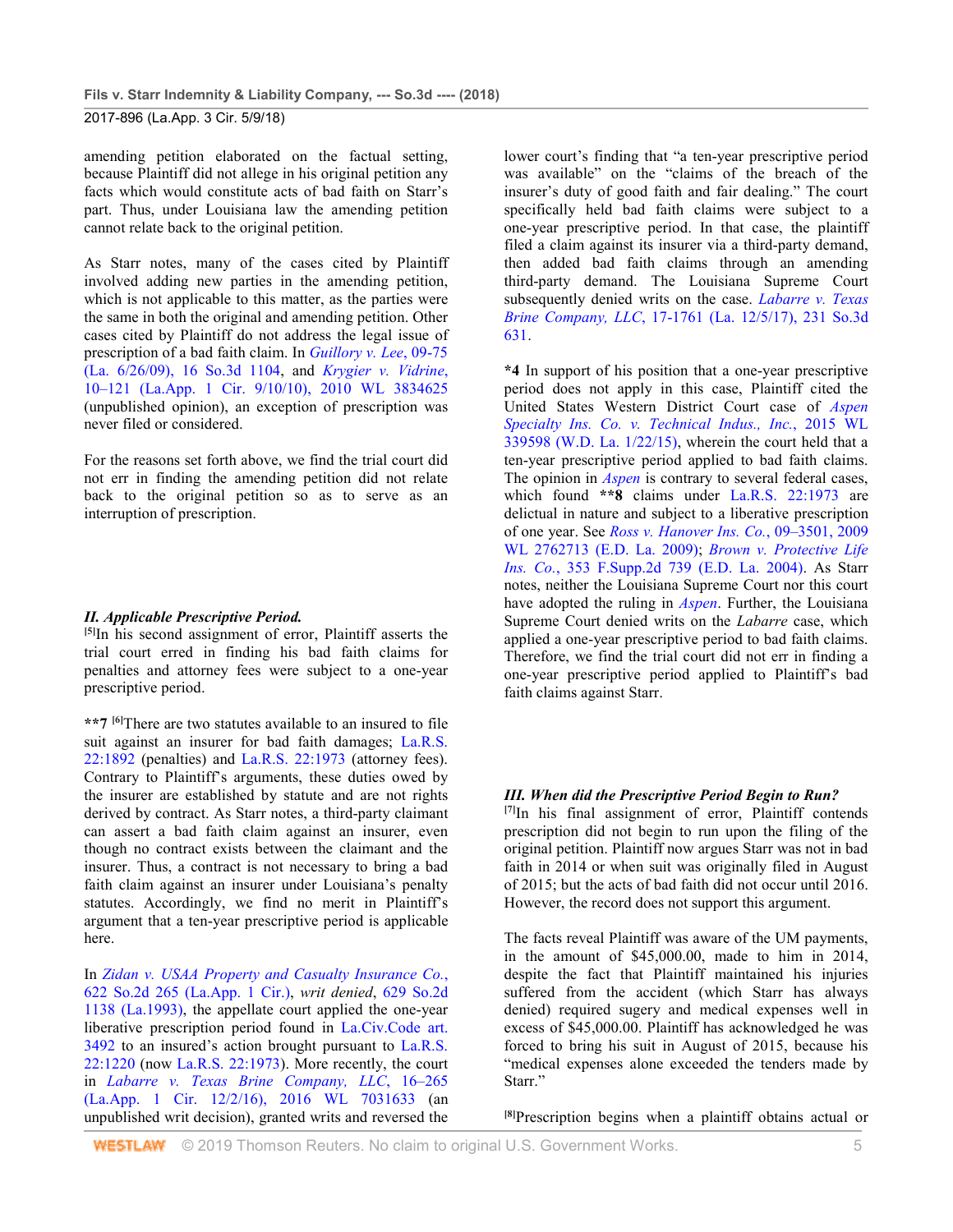constructive knowledge of facts indicating to a reasonable person that he or she is a victim of a tort. *Campo v. Correa*, 01-2707 (La. 6/21/02), 828 So.2d 502. The supreme court in *Campo* explained what constitutes constructive knowledge as follows:

> Constructive knowledge is whatever is enough to excite attention and put the injured party on guard and call for inquiry. Such notice is tantamount to knowledge or notice of everything to which a reasonable inquiry may lead. Such information or knowledge as **\*\*9** ought to reasonably put the alleged victim on inquiry is sufficient to start the running of prescription.

*Id.* at 510–11.

Plaintiff now claims Starr did not commit any bad faith acts until 2016 in an effort to delay the prescriptive period from running. However, as Starr notes the decision to dispute medical causation and cease unconditional payments has remained the same since Plaintiff filed suit in August 2015. By that time (and actually earlier in 2014), Starr had already disputed the full nature and extent of Plaintiff's alleged damages and refused to make additional payments based on the medical causation defense. The trial court stated in its reasons for judgment:

> At some point after September 15, 2014, Starr denied any further liability to Plaintiff, as evidenced by its ceasing of payments. That denial, at the latest, was known to Plaintiff on August 26, 2015 when Plaintiff was required to file suit against Starr. The original suit was timely filed less than a year after the last *McDill* tender. Therefore, when the original suit was filed, the one-year prescription on the bad faith tort claim had not run. However, as of August 27, 2016, more than a year after Plaintiff was required to file suit, and with no additional payments having been made, the bad faith tort claim

prescribed.

We find no merit in Plaintiff's contention that the prescriptive period on the bad faith claims did not begin running on the date of the filing of the original petition.

#### **DECREE**

**\*5** For the foregoing reasons, the judgment of the lower court granting the exception of prescription is affirmed. Costs of this appeal are assessed to Plaintiff–Appellant, Harold Fils.

# **AFFIRMED.**

# **ON REHEARING**

COOKS, Judge.

Plaintiff-appellant, Harold Fils, filed this Motion for Rehearing, asking this court to reconsider our prior ruling affirming the trial court's judgment that bad faith claims against insurers are subject to a one-year prescriptive period.1 We granted Plaintiff's Motion for Rehearing. After further review, we now hold the appropriate prescriptive period for bad faith claims arising out of a contract of insurance is the ten-year prescriptive period found in La.Civ.Code art. 3499.

Plaintiff claimed injuries and personal damages as a result of an August 28, 2013 accident and filed suit on August 27, 2015, against Starr Indemnity & Liability Insurance Company seeking additional UM benefits. Plaintiff alleged his medical expenses alone exceeded the \$45,000.00 amount tendered to him by Starr. Asserting that Starr was acting in bad faith, Plaintiff supplemented his petition on January 26, 2017, to seek penalties and attorney fees pursuant to La.R.S. 22:1973 and La.R.S. 22:1892 for Starr's alleged bad faith refusal to pay his UM claim. Plaintiff's original petition had not included any allegations of bad faith on the part of Starr.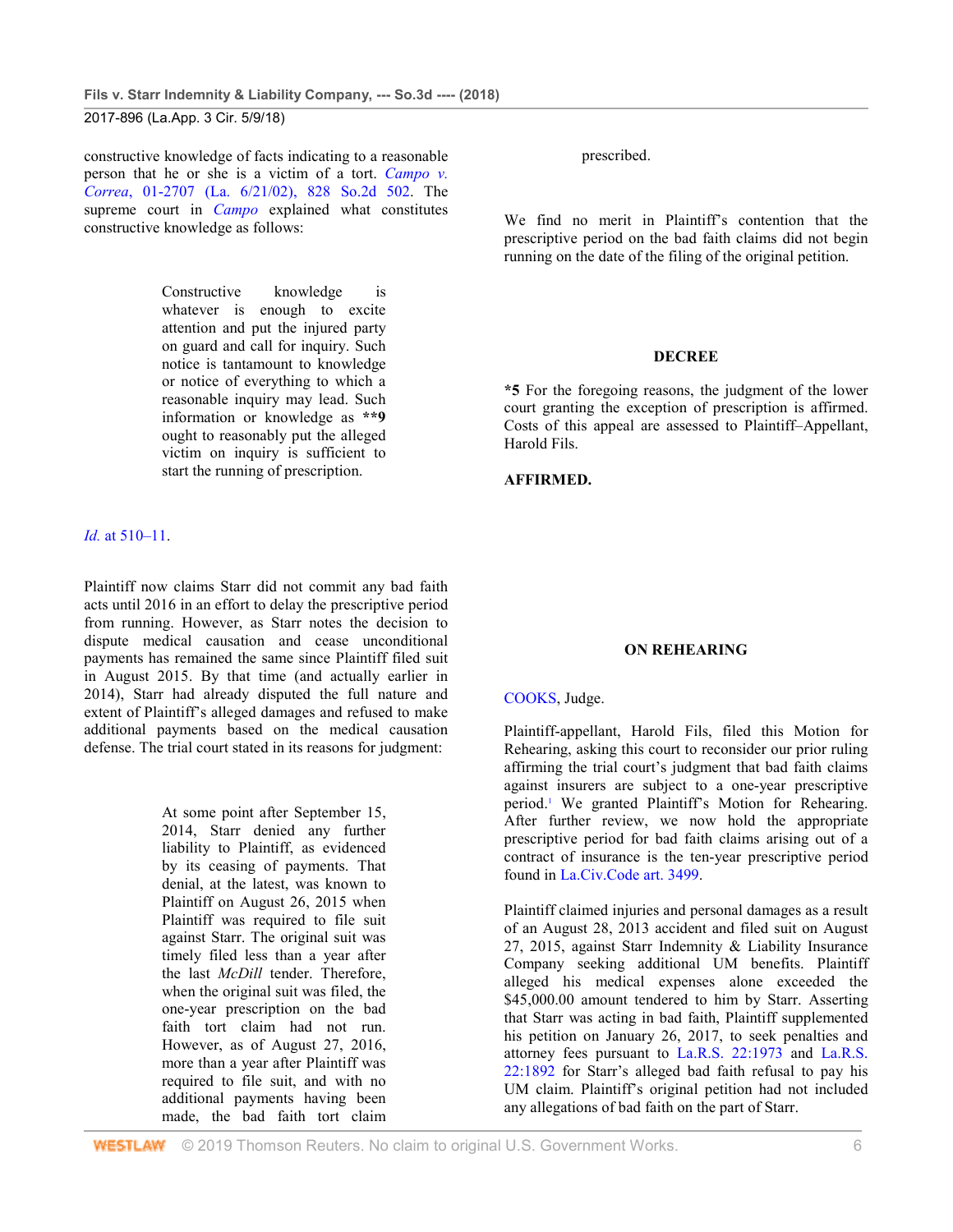In response, Starr filed a peremptory exception of prescription, maintaining the bad faith claim was barred by the prescriptive period of one year from the time suit was filed seeking damages under the UM policy provisions. The trial court ruled in favor of Starr and maintained the exception of prescription as to the bad faith claims asserted in Plaintiff's First Supplemental and Amending Petition. The bad faith claims were dismissed with prejudice, and the court designated that ruling as a final, appealable judgment. In our previous opinion, we held the trial court did not err in finding a one-year prescriptive period applied to Plaintiff's bad faith claims against Starr.

# *I. Review of Applicable Jurisprudence.*

Even before the creation of a statutory cause of action for the bad faith handling of claims by an insurer, courts have imposed liability for an insurer's failure to act in good faith in the interests of its insureds. The Louisiana Supreme Court in *Roberie v. Southern Farm Bureau Casualty Insurance Co.*, 250 La. 105, 194 So.2d 713, 716 (1967), found the insurer was liable for its failure to inform its insurer as to settlement negotiations and the insurer's failure to provide "information and advice on the point of his potential liability." The insurer rejected a settlement demand unilaterally when the potential liability exceeded the policy limits. As a result, the court found the insurer liable to its insured for the amount in excess of the policy limits that he was required to pay as part of the judgment in the original litigation.

In 1970, La.R.S. 22:1220 [now La.R.S. 22:1973] was enacted. It created a statutory cause of action for bad faith by an insurer. Discussing the duties imposed on the insurer by La.R.S. 22:1220, the supreme court in *Theriot v. Midland Risk Ins. Co.*, 95-2895, pp. 5-6 (La. 5/20/97), 694 So.2d 184, 187 (emphasis added), stated "the statute recognizes the jurisprudentially established duty of good faith and fair dealing owed to the insured, which is an *outgrowth of the contractual* and fiduciary relationship between the insured and insurer." Louisiana Revised Statutes 22:658 [now La.R.S. 22:1892] provided additional causes of action for an insurer's violations of good faith and fair dealing, including a bad faith failure to settle claims. Neither statute sets forth a specific prescriptive period.

In 1989, the appellate court in *Cantrelle Fence and Supply Co. v. Allstate Insurance Co.*, 550 So.2d 1306 (La.App. 1 Cir. 1989), *writ denied*, 559 So.2d 123

(La.1990), applied the ten-year prescriptive period of La.Civ.Code art. 3499 to the insurer's claim under La.R.S. 22:658 [now La.R.S. 22:1892]. The court stated "[f]inding no other prescriptive period specifically established for La.R.S. 22:658 actions, we apply the prescriptive period of ten years, established by La.[Civ.Code] art. 3499." *Cantrelle*, 550 So.2d at 1308.

Similarly, in 1991, the court in *Keith v. Comco Insurance Co.*, 574 So.2d 1270 (La.App. 2 Cir.), *writ denied*, 577 So.2d 16 (La.1991), found the ten-year prescriptive period was applicable to an insurer's bad faith failure to settle under La.R.S. 22:1220 [now La.R.S. 22:1973]. The court stated as follows:

> An action against an insurer for failure to defend a claim or settle within policy limits is in contract. *Wooten v. Central Mut. Ins. Co.*, 182 So.2d 146 (La.App. 3d Cir.1964 [1966] ); Comment, "Duty of Insurer to Settle," 30 La.L.Rev. 622, 628-633 (1970). It therefore prescribes in 10 years. La.[Civ.Code] art. 3499.

# *Keith*, 574 So.2d at 1276.

In 1993, the First Circuit Court of Appeal (which authored the *Cantrelle* opinion) in *Zidan v. USAA Property and Casualty Insurance Co.*, 622 So.2d 265 (La.App. 1 Cir.), *writ denied*, 629 So.2d 1138 (La.1993), found the one-year prescriptive period applied to a claim made by a guest passenger alleging the insurer had concealed the fact that coverage existed. In *Zidan* the plaintiff, Ali Zidan was a guest passenger in a vehicle driven by Mohammed Rawashdeh and insured by Liberty Lloyds. That vehicle was involved in a collision on September 17, 1990, with a vehicle driven by Richard Bengston and insured by USAA Property and Casualty Insurance Company. Zidan filed suit against Bengston and his insurer, USAA, as well as Rawashdeh and his insurer, Liberty Lloyds. That suit was not filed until September 18, 1991, one year and one day from the date of the injury. Thus, on its face the action had prescribed. Liberty Lloyds filed a peremptory exception of prescription. Zidan contended his action had not prescribed because Liberty Lloyds misrepresented or concealed the fact that coverage existed on Rawashdeh's vehicle in violation of a duty imposed by La.R.S. 22:1220 [now La.R.S. 22:1973]. The trial court granted the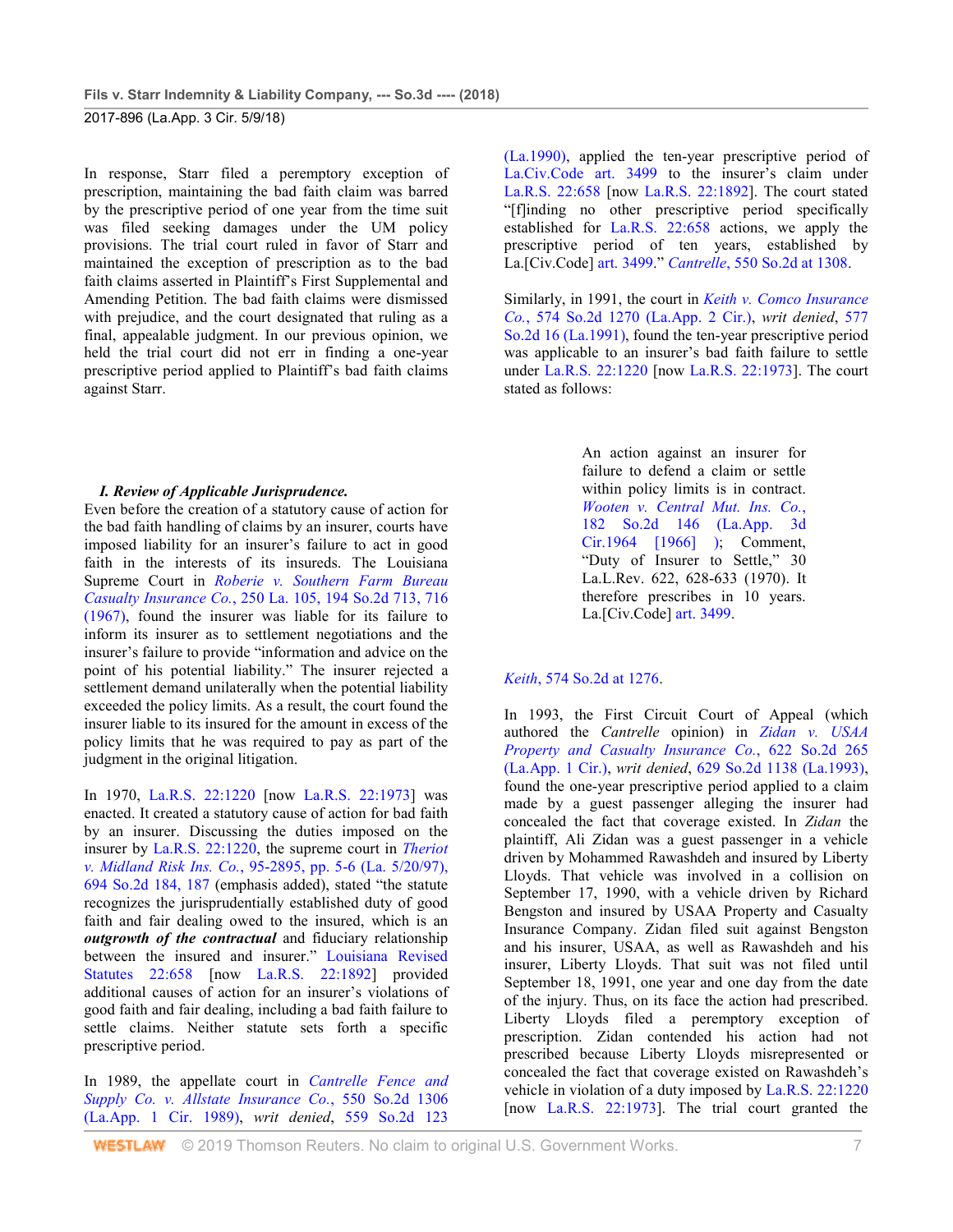insurer's exception of prescription.

On appeal, Zidan again argued the tort claims had not prescribed because the insurer concealed the fact coverage existed in violation of La.R.S. 22:1220. The plaintiff argued this violation triggered the application of *contra non valentum*, preventing the running of prescription on the underlying tort claim. The first circuit recognized the plaintiff's tort claims and bad faith claims arose separately and were, in fact, two separate claims. The court noted the tort claim could have prescribed even though the bad faith claim could still be viable. The *Zidan* court did not specifically address the applicable prescriptive period for a bad faith claim, but found only the alleged violation of La.R.S. 22:1220 did not toll prescription of the plaintiff's tort claim. The failure of the plaintiff in *Zidan* was that he failed to timely file *any tort claim* against any insurer and was attempting to "piggy-back" his underlying tort claim to his bad faith claim. *Zidan* has since been extended by several federal courts to hold that the one-year prescriptive period applies to all bad faith claims brought under La.R.S. 22:1973 and La.R.S. 22:1892. Other federal courts have distinguished *Zidan* on the grounds it involved a third-party claim.

In 1998, the appellate court in *We Sell Used Cars, Inc. v. United National Insurance Co.*, 30,671 (La.App. 2 Cir. 6/24/98), 715 So.2d 656, again held the insured's claim for penalties and attorney fees under La.R.S. 22:658 [now La.R.S. 22:1892] was ten years.

In the aftermath of the above cases, the federal district courts have been split on the issue of prescription for first-party claims arising from alleged violations of La.R.S. 22:1973 and La.R.S. 22:1892. In 2004, the Eastern District of Louisiana in *Brown v. Protective Life Insurance Co.*, 353 F.Supp.2d 739, 743 (E.D. La. 2004), found La.R.S. 12:1220 "is subject to a one-year liberative prescription." It gave no analysis for this finding, but only cited *Zidan* in support of its conclusion. In 2008, the eastern district in *Harrell v. Fid. Sec. Life Ins. Co.*, 17-1439, 2008 WL 170269 (E.D. La. 2008), held "that a violation of [La.R.S. 22:1220] is delictual in nature and therefore subject to the one year prescriptive period." It cited *Brown*¸ which relied on *Zidan*, in support of this proposition. In 2009, the eastern district in *Ross v. Hanover Insurance Co.*, 09-3501, 2009 WL 2762713 (E.D. La. 2009), again applied the one-year prescriptive period relying on the *Brown* case for jurisprudential support.

In contrast, the Western District of Louisiana has concluded, in line with the decisions in *Cantrelle*, *Keith*, and *We Sell Used Cars, Inc.*, that a claim against an

insurer for violations of La.R.S. 22:1973 and La.R.S. 22:1892 is subject to a ten-year prescriptive period. In 2015, the federal court in *Aspen Specialty Insurance Co. v. Technical Industries, Inc.*, 2015 WL 339598 (W.D.La. 2015), noting the facts in *Zidan* involved a third-party claim, declined to follow the *Zidan* line of cases and concluded a ten-year prescriptive period applies to the bad faith claim against the insurer. The *Aspen Specialty* court set forth the following analysis:

It is logical that the claim by a third-party to an insurance contract against an insurer would be classified as a tort and subject to the one-year prescriptive period for delictual actions, but it is not logical that a first-party claim, that is, a claim by an insured against its insurer, would be classified as a delictual claim. A first-party claim arises out of the relationship created by the insurance contract and, therefore, is either contractual or quasi-contractual in nature. Indeed, Section 1973 "recognizes the jurisprudentially established duty of good faith and fair dealing owed to the insured, which is an outgrowth of the contractual and fiduciary relationship between the insured and the insurer." Both contractual and quasi-contractual claims are classified, under Louisiana law, as personal actions subject to a liberative prescription of ten years.

Later that same year in *Prudhomme v. Geico Insurance Co.*, 15-98, 2015 WL 2345420 (W.D. La. 2015), the federal court followed *Aspen Specialty* in finding the ten-year prescriptive period applied to an insured's claim under La.R.S. 22:1973. The court reasoned:

> La.R.S. 22:1973 does not include a provision establishing a prescriptive period for asserting bad faith claims arising under that statute. In support of their contention that the appropriate prescriptive period is the one-year period for delictual claims, Defendants cite *Zidan v. USAA Prop. & Cas. Co.*, 622 So.2d 265, 266 (La.App. 1 Cir. 1993) and a line of cases following *Zidan.* Defendants note however, in *Aspen Specialty Ins. Co. v. Technical Industries, Inc.*, 2015 WL 339598, \*2 (W.D.La., 2015), Magistrate Judge Hanna recently held that a ten-year prescriptive period applies to Section 1973 claims. The Court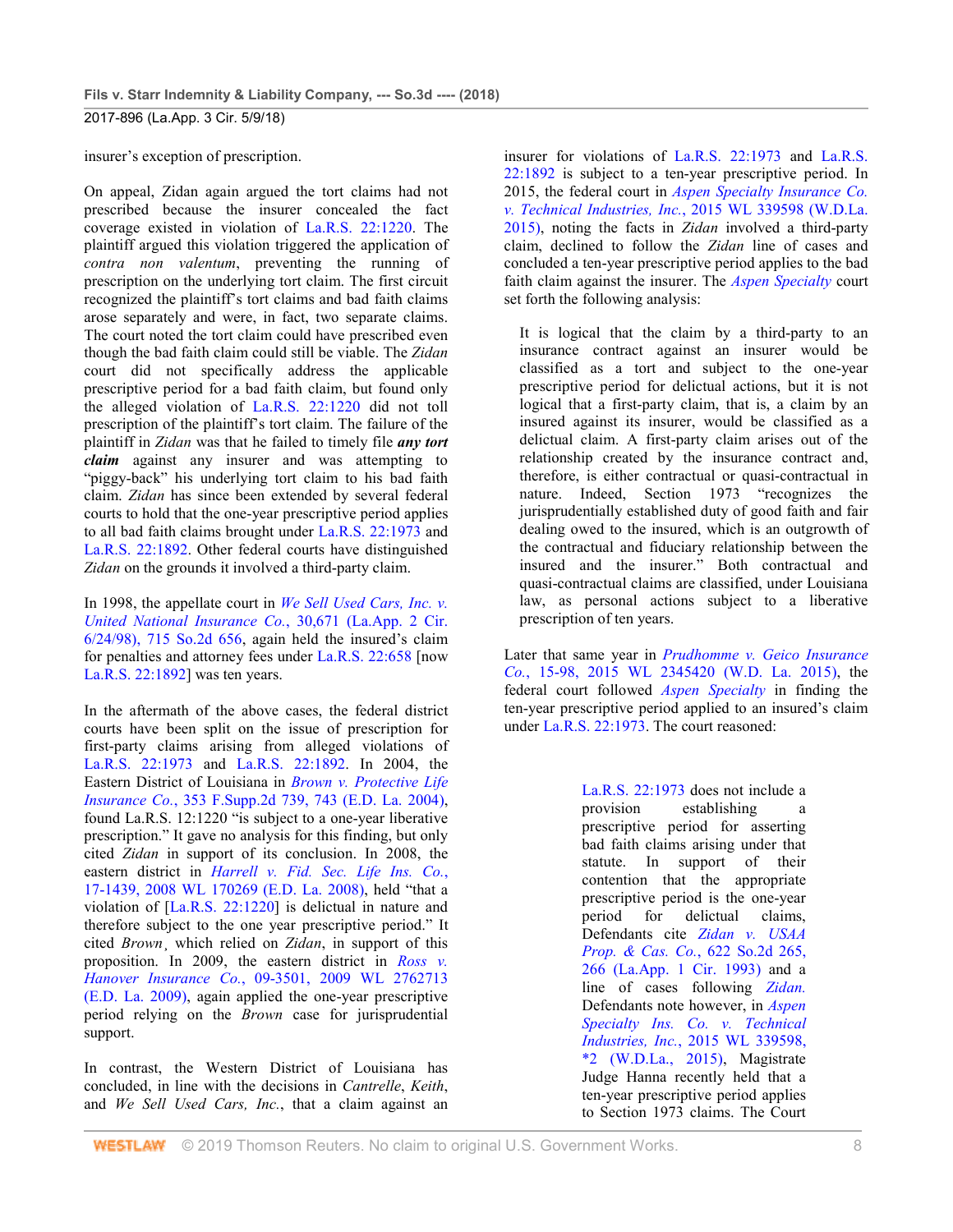agrees with Judge Hanna's reasoning in [*Aspen Specialty* ].

## *Id.* at p. 5.

The first circuit court of appeal recently in *Labarre v. Texas Brine Company, LLC*, 16-265 (La.App. 1 Cir. 12/2/16), 2016 WL 7031633 (unpublished writ decision), granted writs and reversed the lower court's finding that "a ten-year prescriptive period was available" on the "claims of the breach of the insurer's duty of good faith and fair dealing." In that case, the plaintiff filed a claim against its insurer via a third-party demand, then added bad faith claims through an amending third-party demand. The court specifically held bad faith claims were subject to a one-year prescriptive period. The Louisiana Supreme Court subsequently denied writs on the case. *Labarre v. Texas Brine Company, LLC*, 17-1761 (La. 12/5/17), 231 So.3d 631. The first circuit granted certiorari and, in a May 31, 2018 order, set full briefing on a pending writ application filed in the case on the issue of whether bad faith claims by an insured against its insurer are subject to a one-year or ten-year prescriptive period. The court concluded, "[u]pon review, we cannot say that our colleagues committed palpable error in determining a one-year prescriptive period applied to Texas Brine Company, LLC's claims of bad faith under La.R.S. 22:1973." *Labarre v. Texas Brine Company, LLC*, 17-1676, pp. 1-2 (La.App. 1 Cir. 8/30/18), (unpublished opinion). One judge dissented, and offered the following reasoning in support of a ten-year prescriptive period:

> Louisiana Revised Statutes 22:1973 (formerly La. R.S. 22:1220) and 22:1892 (formerly La. R.S. 22:658) codified the insurer's pre-existing duty of good faith and fair dealing and provide for damages when an insurer acts in bad faith. Though this duty has been codified, an abundance of legal analysis from the Louisiana Supreme Court indicates that this duty is an outgrowth of the contractual and fiduciary relationship between the insured and the insurer, and the duty of good faith and fair dealing emanates from the contract between the parties. *Theriot v. Midland Risk Ins. Co.*, 95-2895 (La. 5/20/97), 694 So.2d 184, 187;

*Pareti v. Sentry Indem. Co.*, 536 So.2d 417, 423 (La. 1988); *Langsford v. Flattman*, 2003-0189 (La. 1/21/04), 864 So.2d 149, 151; *Kelly v. State Farm Fire & Cas. Co.*, 2014-1921 (La. 5/5/15), 169 So.2d 328. Since the duty emanates from the contract and would not exist but-for the contract, I find it appropriate to apply the ten-year prescriptive period for contracts to this claim. Furthermore, finding no specific prescriptive period established for bad faith claims, this court has previously held that the default ten-year prescriptive period for personal actions established by Louisiana Civil Code article 3499 applies to first-party claims against an insurer. *Cantrelle Fence & Supply Co. v. Allstate Ins. Co.*, 550 So.2d 1306, 1308 (La.App. 1st Cir.1989), *writ denied*, 559 So.2d 123 (La. 1990). I would refuse to deviate from this jurisprudence.

Very recently, in *Naz, LLC v. United National Insurance Co.*, 2018 WL 3997299 (E.D. La. 2018), the eastern district again addressed the "unsettled" judicial pronouncements "regarding whether an insured's claim for an insurer's bad faith are subject to a prescriptive period of one or ten years." In holding that such bad faith claims are subject to a one-year prescriptive period, the court in *Naz* cited our earlier statement in this case that "a contract is not necessary to bring a bad faith claim against an insured under Louisiana's penalty statutes."

# *II. Analysis.*

An insured's claim for bad faith ordinarily is based upon the obligation that arises from the relationship between the insurer and insured. Plaintiff argues because bad faith claims are derived from contractual obligations and fiduciary duties owed by the insurer pursuant to the contract of insurance between the parties, they are appropriately governed by the ten-year prescriptive period which governs contracts. Plaintiff cites *Cantrelle Fence and Supply Co.*, 550 So.2d 1306, *Keith*, 574 So.2d 1270, *We Sell Used Cars*, 715 So.2d 656, *Aspen Specialty*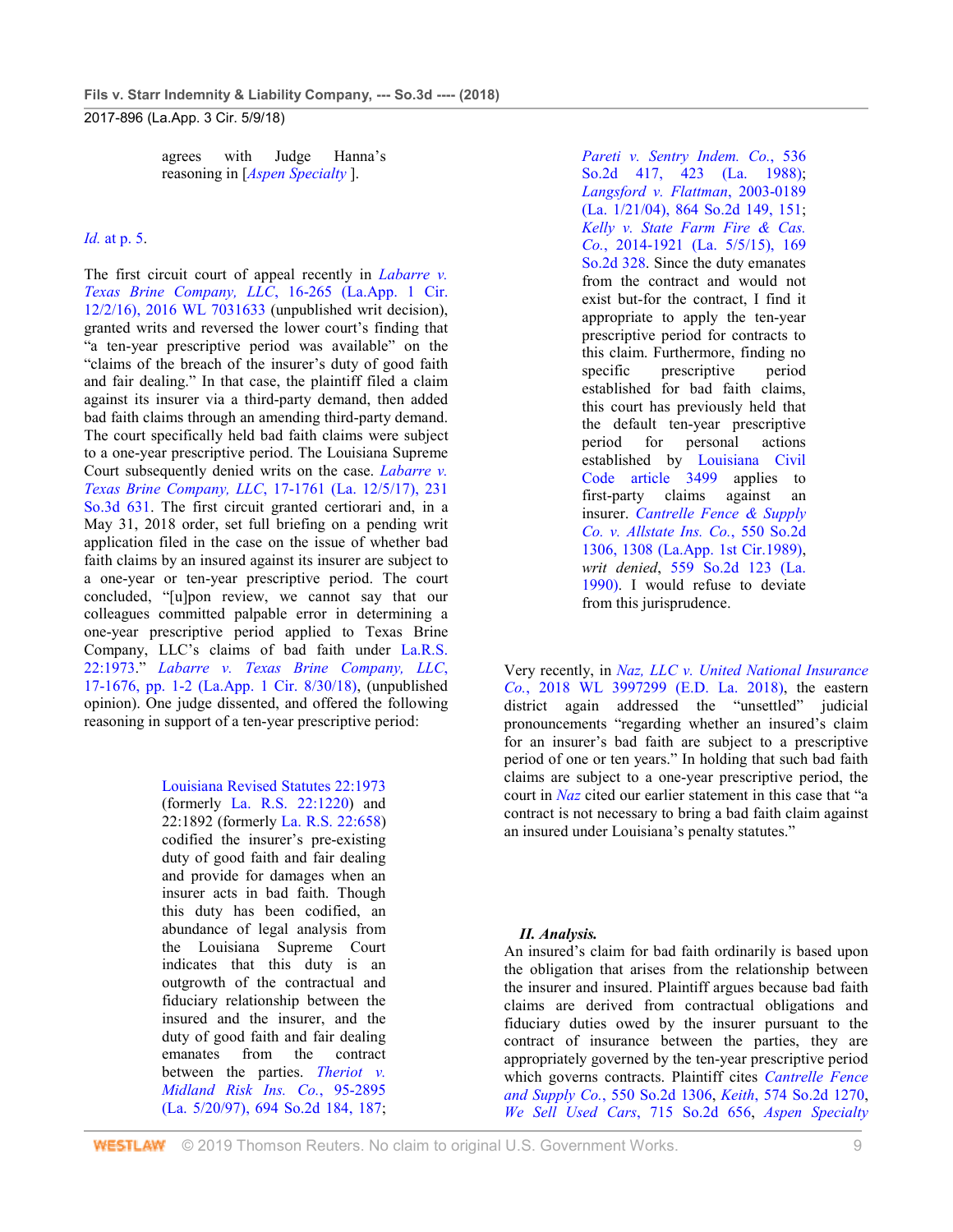*Insurance Co.*, 2015 WL 339598 and *Prudhomme*, 15-98, in support of this contention.

It follows, but for the existence of the insurance contract between Plaintiff and Starr, there would be no claim. Likewise, all obligations of the UM insurer in this case originate and flow from the insurance contract. We note in *Kelly v. State Farm Fire & Casualty Co.*, 14-1921, pp. 12-13 (La. 5/5/15), 169 So.2d 328, 336 (emphasis added) (alteration in original), the Louisiana Supreme Court stated:

Why only an insured may have a cause of action under La. R.S. 22:1973(A) was suggested in *Theriot* [*v. Midland Risk Ins. Co.*, 95-2895 (La. 5/20/97), 694 So.2d 184]. "The first sentence of Subsection A of the statute *recognizes the jurisprudentially established duty of good faith and fair dealing owed to the insured, which is an outgrowth of the contractual and fiduciary relationship between the insured and insurer*." *Theriot*, 95-2895 at 5-6, 694 So.2d at 187. Or, as our federal judicial colleagues later explained in *Stanley*, "[i]nasmuch as it is not the statute that creates the *insured's* cause of action against the insurer, the basis for an insured's cause of action for a breach of the implied covenant of good faith and fair dealing are not limited to the prohibited acts listed in La. R.S. 22:[1973](B)." *Stanley* [*v. Trinchard* ], 500 F.3d 411, 427. (emphasis in original)

Because any bad faith on an insurer's part is a breach of a contractual duty, it necessarily follows the cause of action is personal and subject to the ten-year prescriptive period found in La.Civ.Code art. 3499. Louisiana Civil Code Article 1759 provides that "[g]ood faith shall govern the conduct of the obligor and obligee in whatever pertains to the obligation." Thus, the breach of the duty of good faith, which the insurer owes, is the breach of an obligation that flows from the insurance contract.

Moreover, the statutory law provides that UM claims are subject to a two-year prescriptive period. La.R.S. 9:5629. Thus, it would be nonsensical to find that UM bad faith claims prescribe after one year from the first act of bad faith. To do so would potentially force plaintiff attorneys to file suit in order to protect their client's interests against a UM carrier within the one-year period from the accident or the **\*\*10** date the defendant possibly acted in bad faith, even though the two-year prescriptive period on the underlying claim has not run. It would also require a plaintiff to "pierce the corporate mind" of the insurer to determine a "fixed" date when the bad faith occurred to avoid the short one-year prescriptive period as opposed to relying on the cumulation of acts or failure to act by the insurer over the course of time.

In *Mentz Construction Services, Inc. v. Poche*, 11-1474, p. 5 (La. App. 4 Cir. 4/17/12), 87 So.3d 273, 276-77, the appellate court stated "the main distinction between an action on a contract and a tort action is that the former flows from the breach of a special obligation contractually assumed by the obligor, whereas the latter flows from the violation of a general duty owed to all persons. *Certain Underwriters at Lloyd's, London*, 00-1512 at p. 7 (La.App. 4 Cir. 5/9/01), 787 So.2d at 1075, *citing Ridge Oak Development, Inc. v. Murphy*, 94-0025 (La.App. 4 Cir. 6/30/94), 641 So.2d 586." As Plaintiff notes, to find his bad faith claims to be delictual, the claims must "flow[ ] from violation of a general duty owed to all persons," and thus available to all persons. However, the Louisiana Supreme Court in *Langsford v. Flattman*, 03-189 (La. 1/21/04), 864 So.2d 149, stated these claims are only available to insureds. In that case, the court specifically held third-party claimants have no cause of action against an insurer under La.R.S. 22:1220(B) [now La.R.S.  $22:1973(B)$  ] for a bad faith failure to pay within sixty days of satisfactory proof of loss. See also *Howard v. United Services Automobile Ass'n*, 14-1429, p. 18 (La.App. 1 Cir. 7/22/15), 180 So.3d 384, 399 (emphasis added), wherein the plaintiffs were third-party claimants, and the court held they "do not fall within the category of individuals who can bring a 'bad faith handling of a claim' cause of action against [the insurer], with whom plaintiffs *have no contractual relationship*."

In our original opinion, we relied upon *Zidan*, 622 So.2d 265, to affirm the trial court's judgment that the one-year prescriptive period applied. Upon further **\*\*11** reflection, we find this was error. We find persuasive the federal court's later discussion of *Zidan* in *Aspen Specialty Insurance Co.*, 2015 WL 339598, pp. 2-3 (footnotes omitted), which follows:

First, *Zidan* is a case in which a guest passenger who was injured in an automobile accident failed to assert a claim against the driver and the driver's insurer until more than one year after the accident occurred. The plaintiff in *Zidan* argued that the claim had not prescribed because an insurer had misrepresented or concealed the fact that coverage existed, in violation of the penalty statute. Thus, the claim asserted was a third-party claim and not a claim by an insured against his own insurer. None of the cases cited by Evanston analyze the basis for the ruling in *Zidan* or use any reasoning to reach the conclusion that the one-year prescriptive period is equally applicable when an insured asserts a bad faith claim against its insurer. Instead, they simply rely upon the conclusion reached in *Zidan* and fail to cite any other Louisiana appellate court decisions that might be relevant.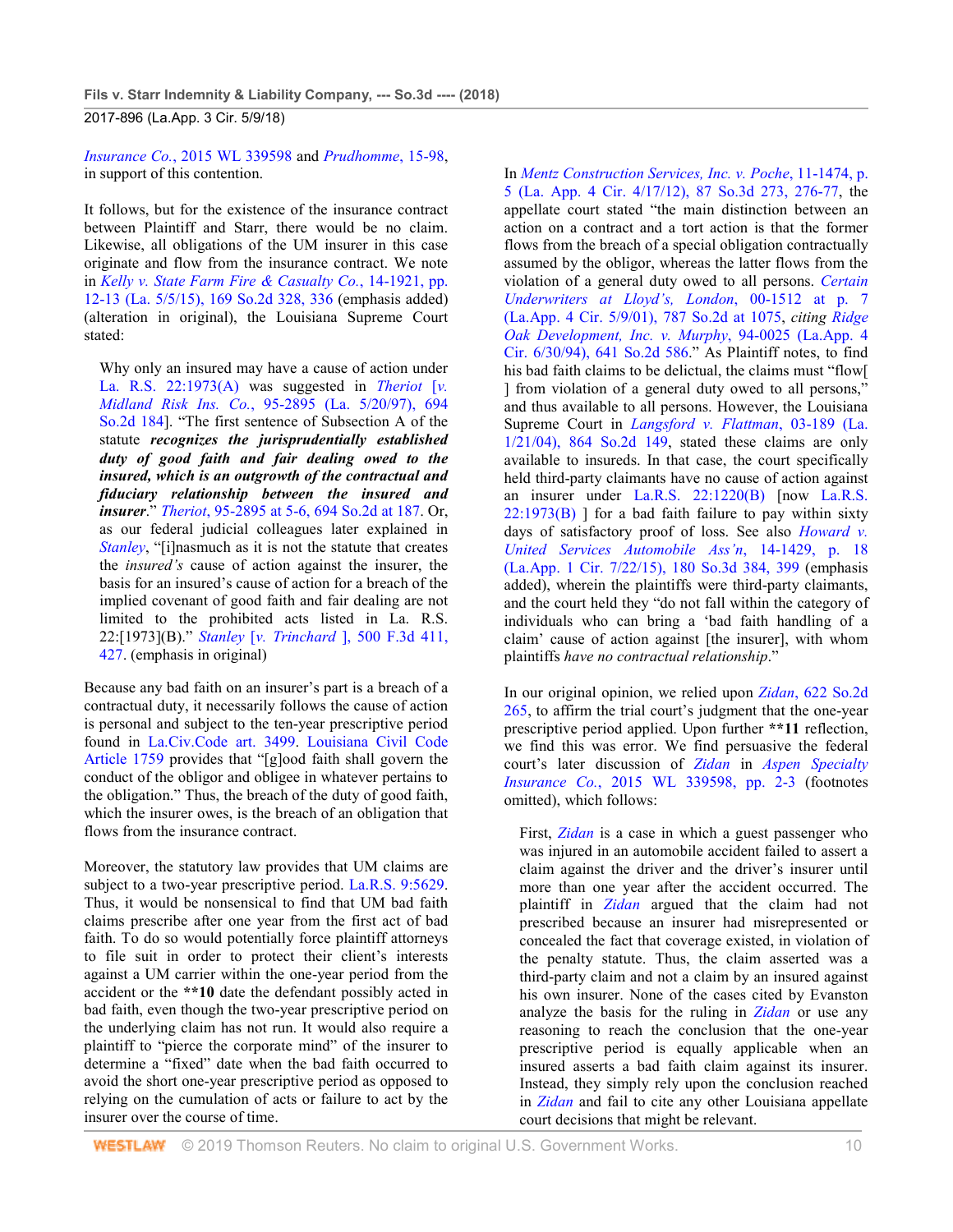"The proper prescriptive period to be applied in any action depends upon the nature of the cause of action." It is logical that the claim by a third-party to an insurance contract against an insurer would be classified as a tort and subject to the one-year prescriptive period for delictual actions, but it is not logical that a first-party claim, that is, a claim by an insured against its insurer, would be classified as a delictual claim. A first-party claim arises out of the relationship created by the insurance contract and, therefore, is either contractual or quasi-contractual in nature. Indeed, Section 1973 "recognizes the jurisprudentially established duty of good faith and fair dealing owed to the insured, which is an outgrowth of the contractual and fiduciary relationship between the insured and the insurer." Both contractual and quasi-contractual claims are classified, under Louisiana law, as personal actions subject to a liberative prescription of ten years.

Second, at least two Louisiana appellate court decisions have applied a ten-year prescriptive period to Section 1892 claims, one of which came out of the same circuit that decided the *Zidan* case. In *Cantrelle Fence & Supply Co. v. Allstate Ins. Co.*, 550 So.2d 1306, 1308 (La.App. 1 Cir.1989), *writ denied*, 559 So.2d 123 (La.1990), the court said: "Finding no other prescriptive period specifically established for La. R.S. 22:658 [now 22:1892] actions, we apply the prescriptive period of 10 years, established by La. C.C. art. 3499." Similarly, in *We Sell Used Cars, Inc. v. United Nat'l Ins. Co.*, [30,671 (La.App. 2 Cir. 6/24/98), 715 So.2d 656], the court held that an insured's claim for penalties and attorneys' fees under La. R.S. 22:658 [now 22:1892] was ten years. The Louisiana Supreme Court has stated that "[t]he conduct prohibited in LSA-R.S. 22:658(A)(1) [now 22:1892] is virtually identical to the conduct prohibited in LSA-R.S. 22:1220(b)(5) [now 22:1973]." Evanston has provided no justification for why virtually identical conduct should be subject to a one-year **\*\*12** prescriptive period under one penalty statute but subject to a ten-year prescriptive period under another penalty statute.

With these two critical distinctions in mind, the Court declines to follow the *Zidan* line of cases and concludes that a ten-year prescriptive period applies to Technical's Section 1973 bad faith claim against Evanston.

We agree with the reasoning of the court in *Aspen Specialty Insurance Co.*, that the facts in *Zidan* are distinguishable, as the plaintiff in that case was a third-party claimant and not a party to the contract of

insurance at issue. Thus, it was appropriate in *Zidan* to apply the one-year prescriptive period. Likewise, we find the federal cases of *Ross v. Hanover Insurance Co.*, 09-3501, 2009 WL 2762713 (E.D. La. 2009) and *Brown v. Protective Life Ins. Co.*, 353 F.Supp.2d 739 (E.D. La. 2004), unpersuasive because they too erroneously relied on *Zidan to* apply the one-year prescriptive period.

Similarly, we find our earlier reliance on *Labarre*, which held bad faith claims were subject to a one-year prescriptive period was also misplaced, and find the reasoning set forth in that case's dissenting opinion to be a more accurate application of the law.

Starr relies on *Manuel v. Louisiana Sheriff's Risk Management Fund*, 95-406 (La. 11/27/95), 664 So.2d 81, where the court addressed whether the source of the duty to avoid bad faith was the insurance contract or the statute. Starr argues the "bad faith statute 'establishes penalties for the commission of certain acts, none of which are covered in the contract.' " *Id.* at 84. Starr further argues the court in *Manuel* concluded "the subject matter of the statute is unrelated to that of the contract." *Id.*

Initially, we note *Manuel* did not address the issue of prescription, but rather addressed whether application of the provisions of the bad faith statute impaired the insurance contract. The court specifically found the application of La.R.S. 22:1220 **\*\*13** [now La.R.S. 22:1973] "does not impair the contract." *Id.* Further, there may be instances where the duty the insurer allegedly violates is one based in tort, i.e., an abuse of the investigative process that violates a plaintiff's right to privacy, misrepresentations or undue influences to force the plaintiff to settle, something that goes beyond the four corners of the insurance contract. However, in this case the bad faith alleged was Starr's unconditional tender of only \$45,000.00, a sum not even sufficient to cover Plaintiff's medical expenses. The obligation to insure Plaintiff from the harm suffered in the accident is an outgrowth of the contractual and fiduciary relationship of good faith required of the insurer in its dealings with its insured. This obligation clearly stems from the four corners of the insurance contract. As such, it is a duty imposed on the insurer based in contract. Moreover, as Plaintiff points out the Louisiana Supreme Court in *Sultana Corp. v. Jewelers Mutual Insurance Co.*, 03-0360, p. 8 (La. 12/3/03), 860 So.2d 1112, 1118, noted "the principle that an insurer's duty of fair dealing emanates from the contractual and fiduciary relationship between the insured and insurer. See *Manuel v. Louisiana Sheriff's Risk Management Fund*, 95-0406 (La. 11/27/95), 664 So.2d 81." The court relied on its previous decision in